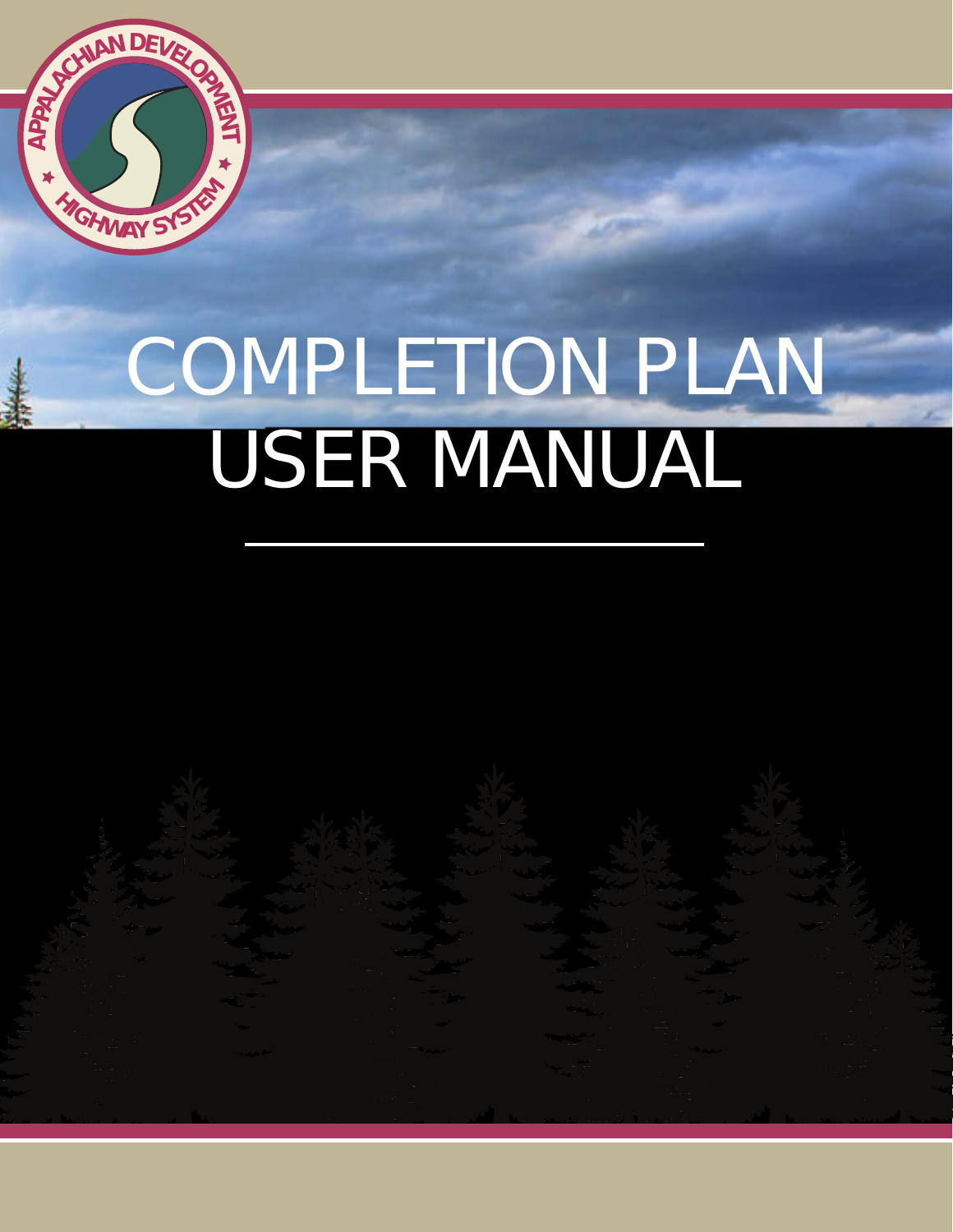# **ADHS Completion Plan**

User Manual

Nick J. Rahall, Appalachian Transportation Institute

Prepared for

Appalachian Regional Commission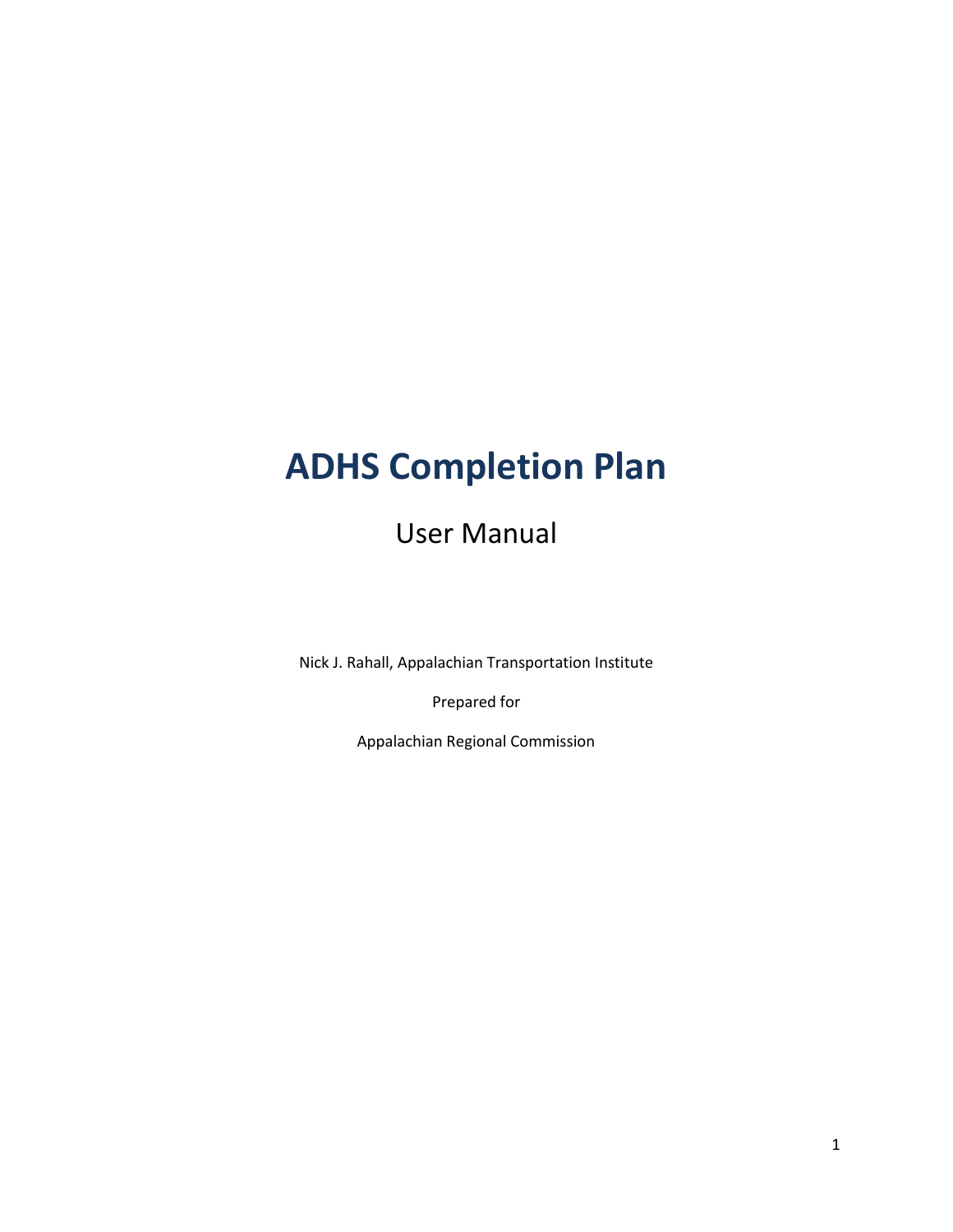# **Table of Contents**

- **1. Introduction**
- **2. Accessing via different Browsers**
- **3. Tools Tab**
- **4. How does it work?**
	- **Data Entry**
	- **Data update**
	- **Data Print**
- **5. Contact Information**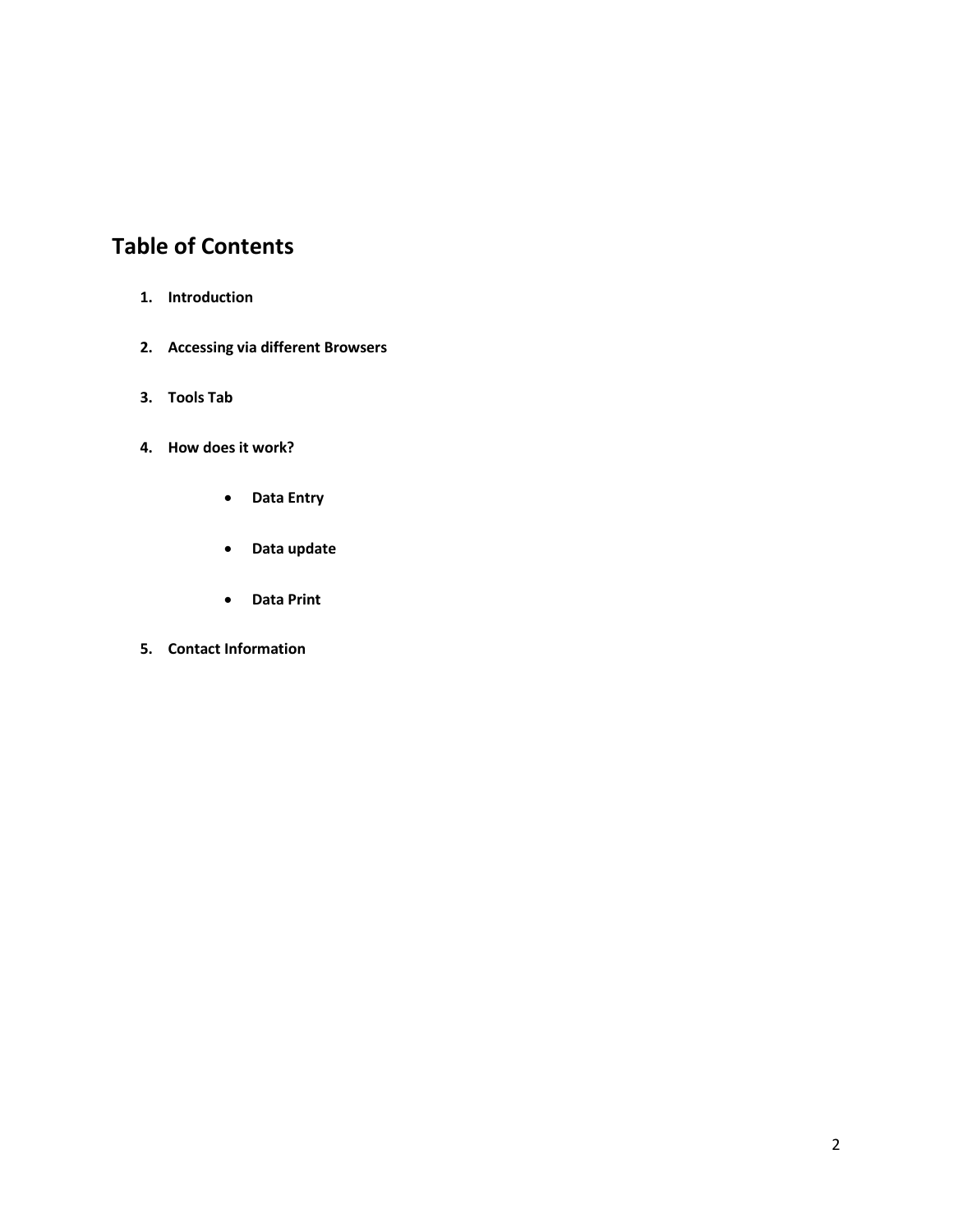### **Introduction:**

Under MAP-21, each state represented on the Appalachian Regional Commission is required to establish a plan for completion of the designated corridors of the ADHS within the State. This ADHS Completion Plan On-Line system is developed to facilitate state DOTs, FHWA Division Offices and ARC for the development of the ADHS completion plan effectively. This instruction manual is to assist the users of the system to get familiar with the system operation while maintaining security of the data.

#### **Accessing via different Browsers:**

The completion plan web application was developed with security in mind, where security vulnerabilities are minimized by design. Security certificate errors or messages are expected to appear during the testing phase but should not affect the functionality or the security of the application, and or data. Such errors are different from one web browser to another and will be explained in detail in the following section, which describes how to access the system using three different web browsers; Internet Explorer, Google Chrome, and Firefox Mozilla. Each web browser deals with security issues a little differently and requires a different approach to resolving the errors or messages.

#### **Web Application URL**:<https://www.eadhs.org/CompletionPlan/>

For your convenience, a link to the Completion Plan web application is available on the ADHS portal; [www.eadhs.org](http://www.eadhs.org/)

1. **Internet Explorer Users:** Type <https://www.eadhs.org/CompletionPlan/> in the address bar of the internet explorer and click go and a page appears as below.

**T**his warning appears because of the certification error, certificate errors occur when there is a problem with a certificate or the server's use of the certificate. Internet Explorer generally keeps your information more secure by warning you about certificate errors.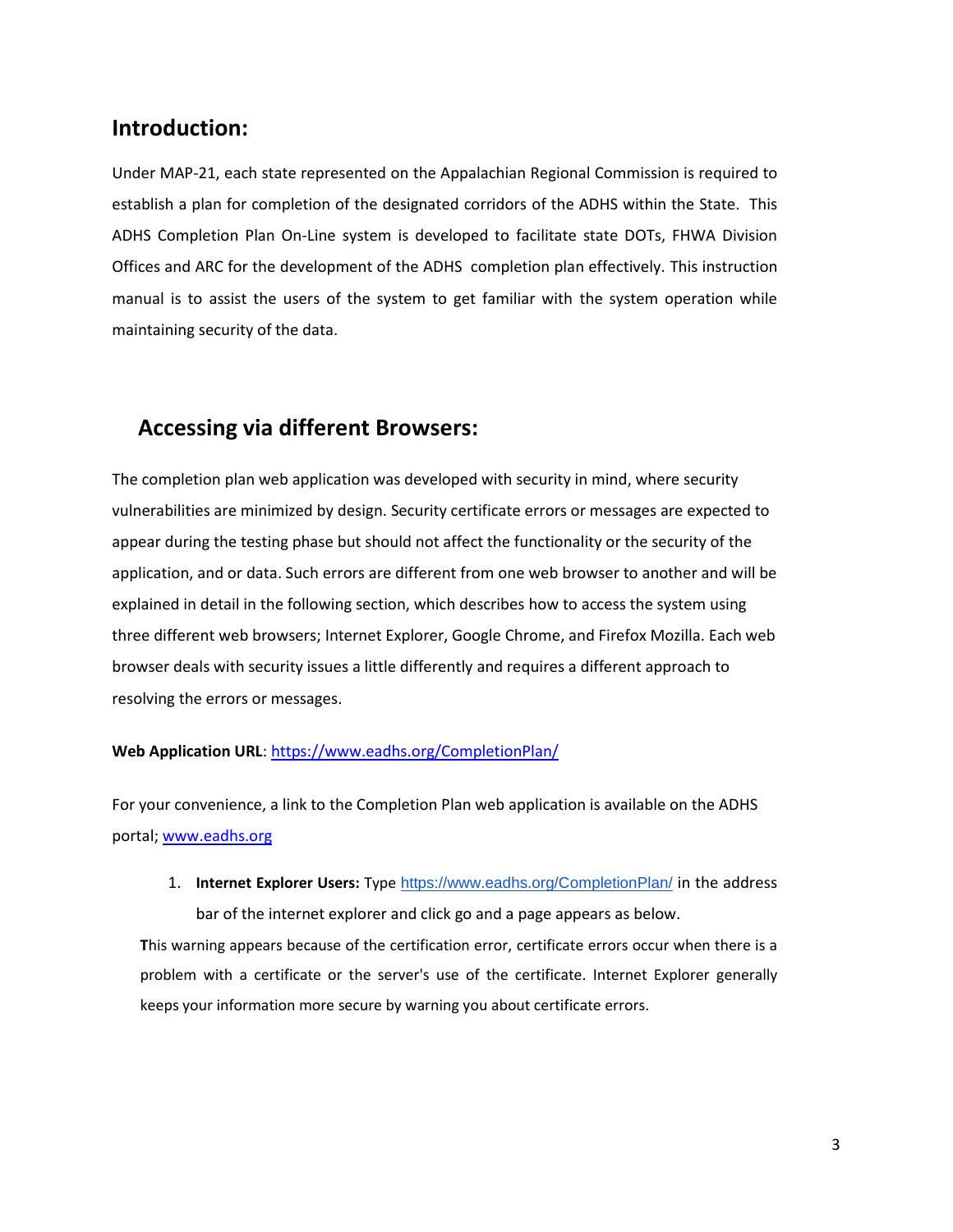

You can click Continue to this website on the certificate error blocking page to go to the website. If you ignore the warning page and go to a website that has presented a certificate containing errors, Internet Explorer will remember the certificate while you have your browser open. You can return to the site and will not receive another warning for that certificate until Internet Explorer is restarted. However, you will still see the red address bar and the message Certificate Error in the Security Status bar.



2. **Google Chrome Users:** Type <https://www.eadhs.org/CompletionPlan/> in the address bar of the google chrome and click go and a page appears as below.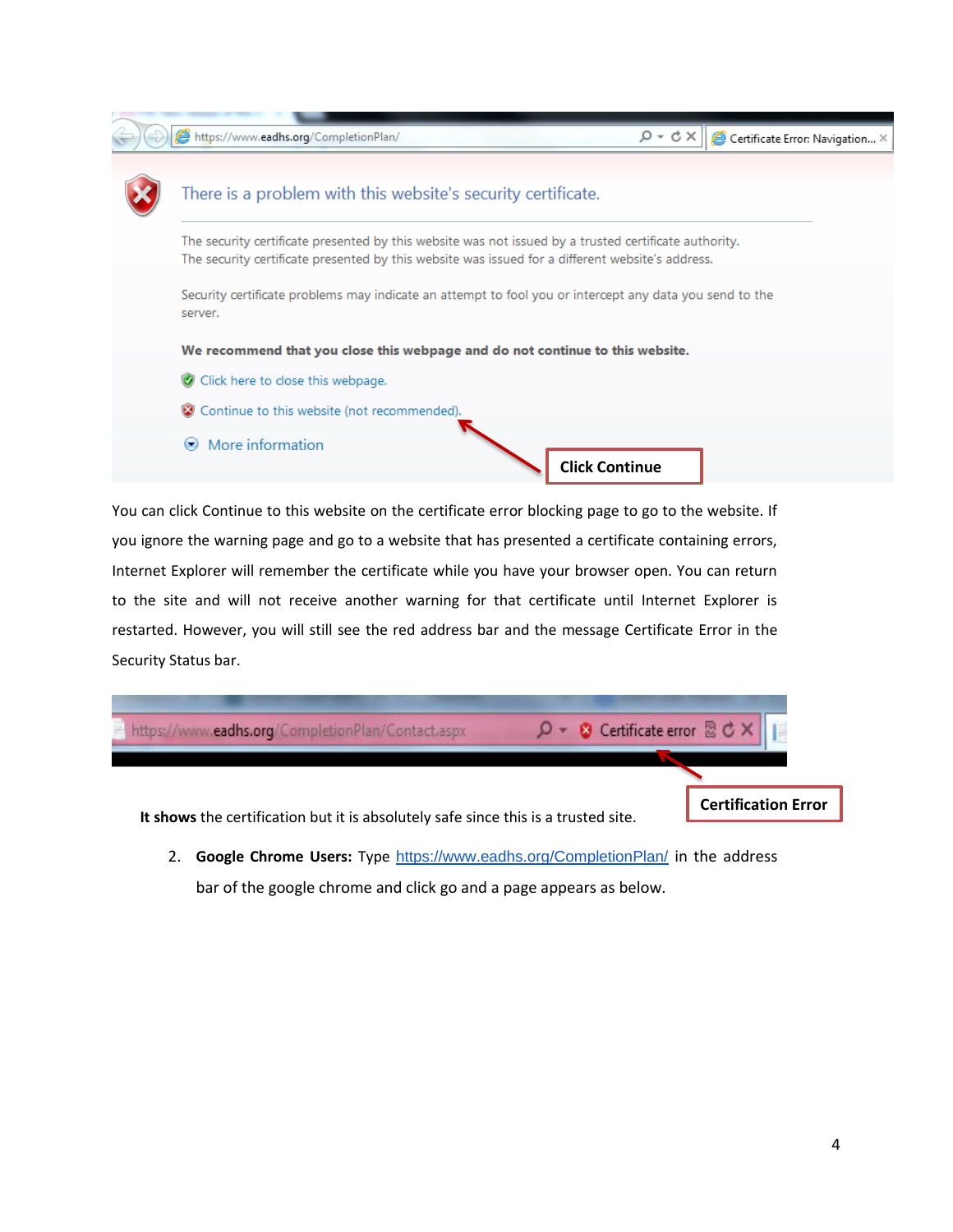

This warning appears because of the certification error.

| Click "Proceed anyway" to continue to the site.                                                  | X bttps://w<br>$\sim$ $\sim$ $\sim$ $\sim$ $\sim$ appears on the address bar |
|--------------------------------------------------------------------------------------------------|------------------------------------------------------------------------------|
| just to show that "site security is not trusted." This will redirect you to the web application. |                                                                              |

3. **Firefox Users:** Type <https://www.eadhs.org/CompletionPlan/> in the address bar of the

Firefox and click go and a page appears as below.



#### **This Connection is Untrusted**

You have asked Firefox to connect securely to www.eadhs.org, but we can't confirm that your connection is secure.

Normally, when you try to connect securely, sites will present trusted identification to prove that you are going to the right place. However, this site's identity can't be verified.

#### **What Should I Do?**

If you usually connect to this site without problems, this error could mean that someone is trying to impersonate the site, and you shouldn't continue.

Get me out of here!

- **Technical Details**
- $\blacktriangleright$  I Understand the Risks

Click **"I Understand the Risks".** Users have the option to add exception for [www.eadhs.org](http://www.eadhs.org/) to

the list of trusted sites. Users can choose to add this exception by checking the box beside the

Permanently store this exception option.

Permanently store this exception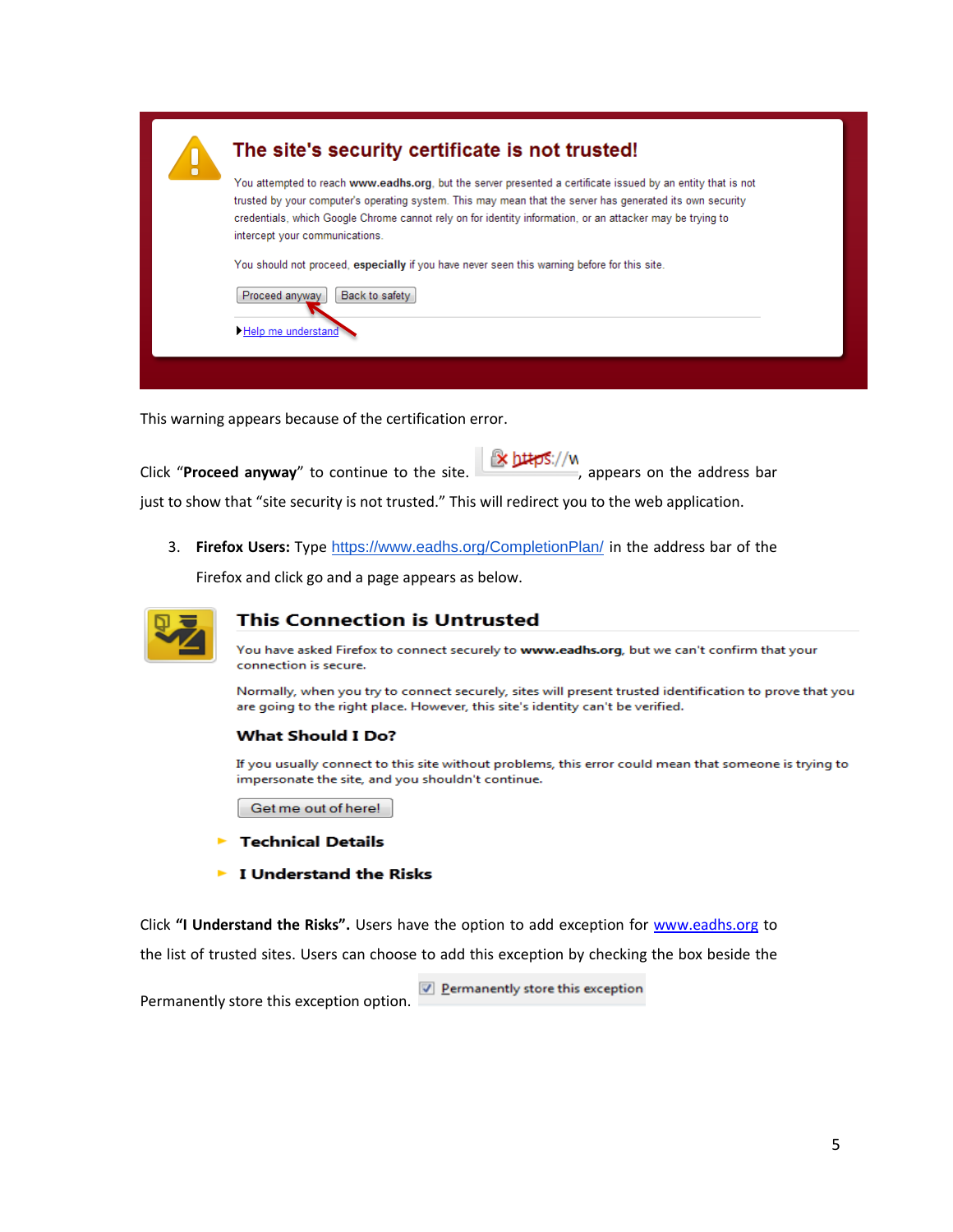| <b>Add Security Exception</b>                                                                                                                |
|----------------------------------------------------------------------------------------------------------------------------------------------|
| You are about to override how Firefox identifies this site.<br>Legitimate banks, stores, and other public sites will not ask you to do this. |
| Server                                                                                                                                       |
| <b>Get Certificate</b><br>https://www.eadhs.org/CompletionPlan/<br>Location:                                                                 |
| <b>Certificate Status</b>                                                                                                                    |
| This site attempts to identify itself with invalid information.<br>View                                                                      |
| <b>Wrong Site</b>                                                                                                                            |
| Certificate belongs to a different site, which could indicate an identity theft.                                                             |
| <b>Unknown Identity</b>                                                                                                                      |
| Certificate is not trusted, because it hasn't been verified by a recognized authority<br>using a secure signature.                           |
|                                                                                                                                              |
|                                                                                                                                              |
|                                                                                                                                              |
| $\nabla$ Permanently store this exception                                                                                                    |
| <b>Confirm Security Exception</b><br>Cancel                                                                                                  |

After this exceptions and errors on different browsers it will navigate to the home page of the ADHS Completion Plan website. The home page appears as follows,

| <b>ADHS Completion Plan</b>                                                                                                                                                                                                                                                                                                                   |                               | Log in |
|-----------------------------------------------------------------------------------------------------------------------------------------------------------------------------------------------------------------------------------------------------------------------------------------------------------------------------------------------|-------------------------------|--------|
|                                                                                                                                                                                                                                                                                                                                               | Home Input Data Reports Conte |        |
|                                                                                                                                                                                                                                                                                                                                               |                               |        |
| MAP-21 §1528. Appalachian Development Highway System                                                                                                                                                                                                                                                                                          |                               |        |
| "Not later than October 1, 2013, each State represented on the Appalachian Regional Commission will be required to establish a plan for completion of the designated ADHS<br>corridors within the State. The plan will include annual performance targets and a target completion date."                                                      |                               |        |
| "If the remaining ADHS needs within a State, based on the latest cost to complete estimate, is greater than 15 percent of the total cost to complete estimate for the entire<br>ADHS, the plan, as established by the State, may not result in a reduction of obligated funds for the ADHS within that State for any subsequent fiscal year." |                               |        |
| © 2013 - Rahall Transportation Institute                                                                                                                                                                                                                                                                                                      |                               |        |
| Click the Log in button on the top right corner of the page which will direct users to the log in                                                                                                                                                                                                                                             |                               |        |

Click the **Log in** button on the top right corner of the page which will direct users to the log in page (see below).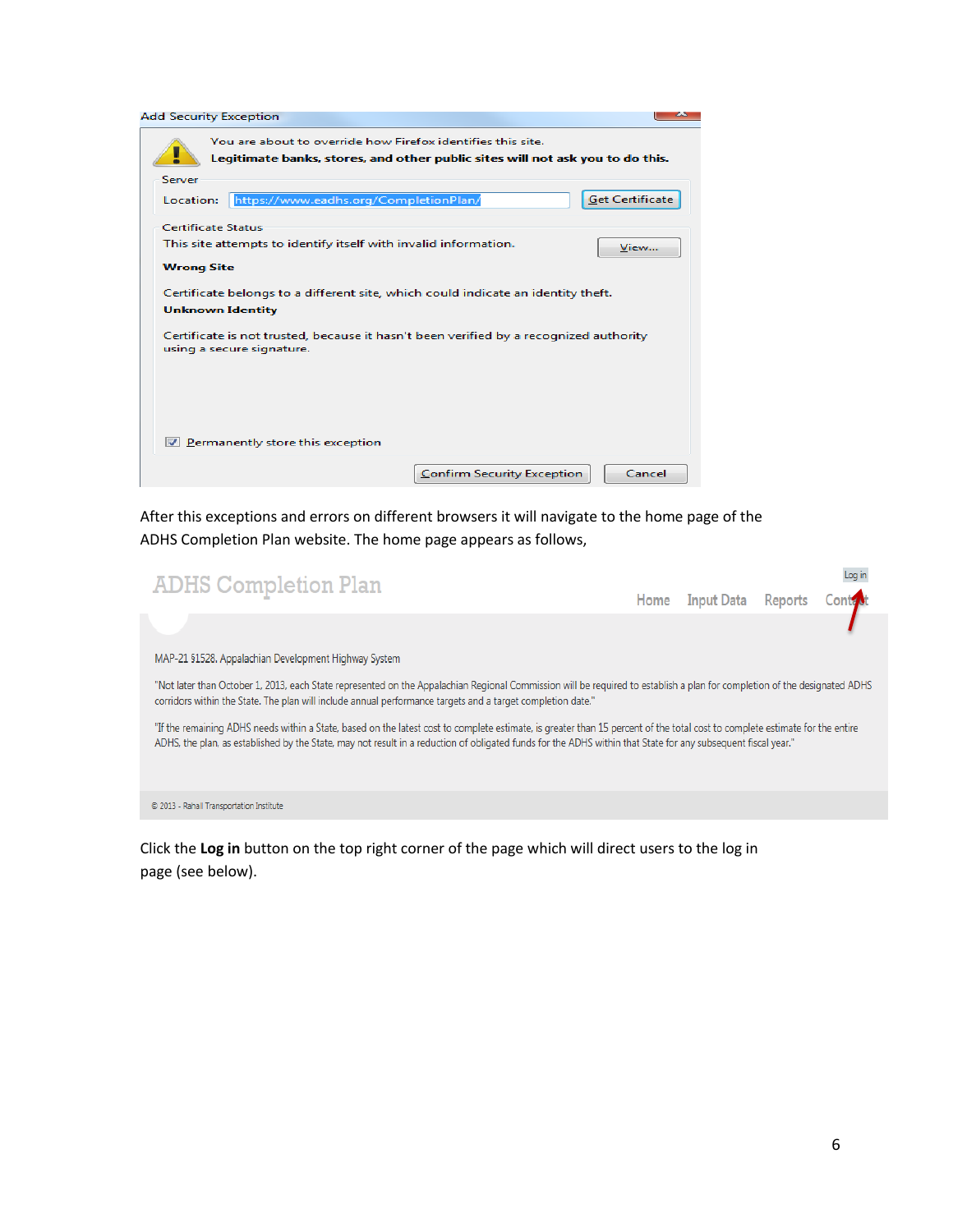#### Log in.

#### Use your ADHS account to log in.

| User name                                |  |
|------------------------------------------|--|
| Password                                 |  |
| $\Box$ Remember me?                      |  |
| Log in                                   |  |
| @ 2013 - Rahall Transportation Institute |  |

Log in to the site using your Cost Estimate username and password.

#### **Navigating the ADHS Completion Plans page:**

#### **Home:**



Home page gives the general information on legislation details and general information on ADHS completion plans as shown in following screen.

| <b>ADHS Completion Plan</b> |                                 | Log in |
|-----------------------------|---------------------------------|--------|
|                             | Home Input Data Reports Contact |        |
|                             |                                 |        |

MAP-21 §1528. Appalachian Development Highway System

"Not later than October 1, 2013, each State represented on the Appalachian Regional Commission will be required to establish a plan for completion of the designated ADHS corridors within the State. The plan will include annual performance targets and a target completion date."

"If the remaining ADHS needs within a State, based on the latest cost to complete estimate, is greater than 15 percent of the total cost to complete estimate for the entire ADHS, the plan, as established by the State, may not result in a reduction of obligated funds for the ADHS within that State for any subsequent fiscal year."

@ 2013 - Rahall Transportation Institute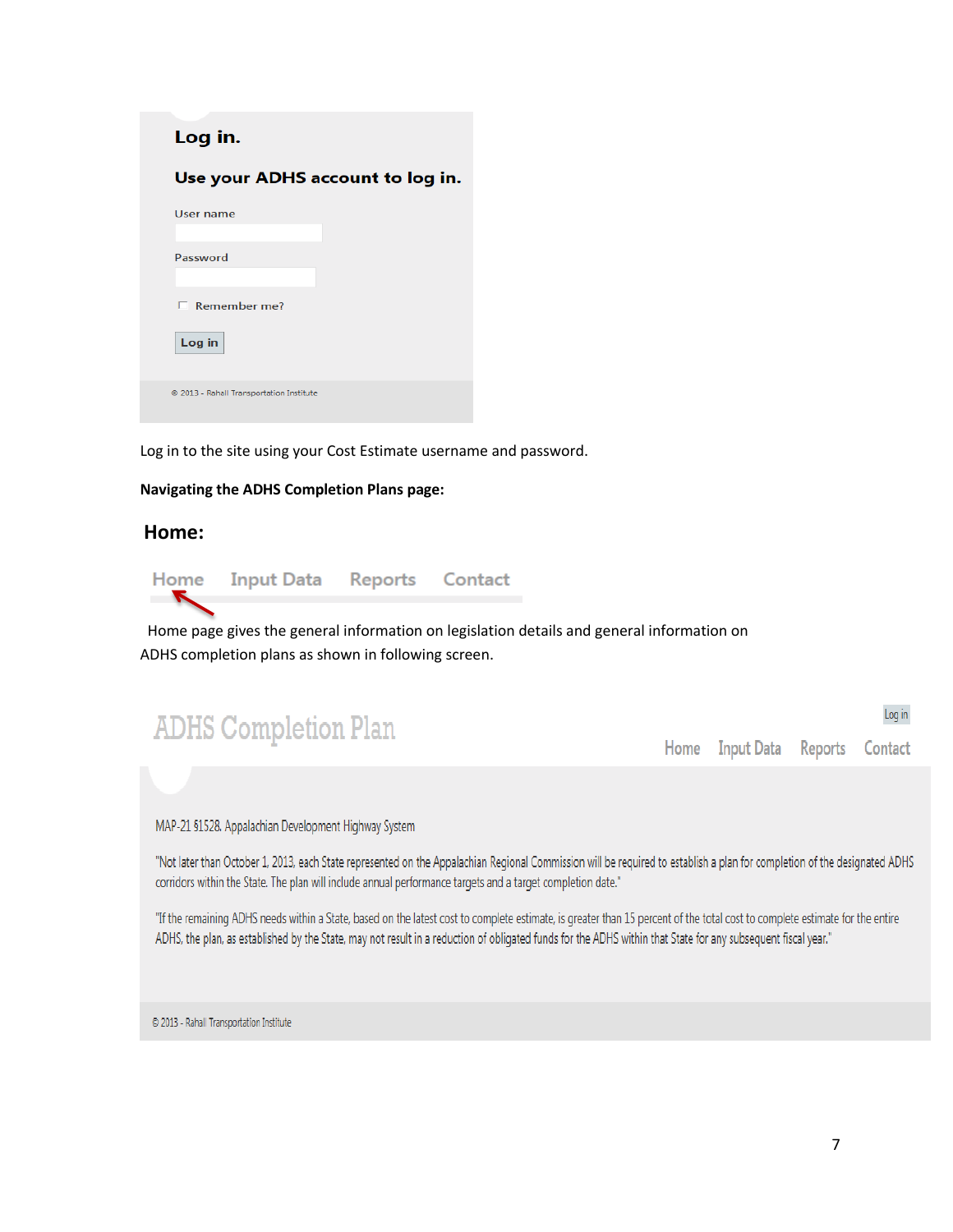#### **Input Data**:



Click on the "Input Data" tab to check and update corridor information data on the the corridor completion plan.



Appropriate state is selected automatically. Users can select the relevant corridor from the drop down list.

Show design Information box **checked** will display the design information as shown in the following image, in which the sections from 1 to 13 are displayed .

| 1. Finance Code                                    | 20              | 20               | 20              | 21              |
|----------------------------------------------------|-----------------|------------------|-----------------|-----------------|
| 2. Section Length (miles)                          | 2.9             | 2.2              | 8.5             | 7.8             |
| 3. Class Code                                      | R               | $\mathsf{R}$     | $\mathsf R$     | $\mathsf R$     |
| 3. Urban Area Code                                 | $\circ$         | $\circ$          | $\circ$         | $\circ$         |
| 4a. Location: FIPS State                           | 01              | O1               | 01              | 01              |
| 4a. Location: FIPS County                          | 059             | 059              | 059             | 059             |
| 4a. Location: FIPS Congressional                   | 04              | 04               | 04              | 04              |
| 4b. HPMS Route                                     | 00XP059A01      | 00XS059024       | 00XS059024      | 00XS059024      |
| 4b. HPMS Subroute                                  | 00 <sub>o</sub> | 00 <sub>o</sub>  | 00 <sub>o</sub> | 00 <sub>o</sub> |
| 4c. HPMS Signed Route                              | 0000000024      | 0000000024       | 0000000024      | 0000000024      |
| 4c. Strip Map Number                               | V1              | V1               | V1              | V <sub>2</sub>  |
| 5. Estimate Section                                | $\mathbf{1}$    | $\mathbf{1}$     | $\mathbf{1}$    | $\mathbf{1}$    |
| 5. NHS Designation                                 | <b>NHS</b>      | <b>NHS</b>       | <b>NHS</b>      | <b>NHS</b>      |
| 6. Design Speed (mph)                              | 65              | 65               | 65              | 65              |
| 7a. Traffic: ADT-Base Year (2010)                  | 2,340           | 6,160            | 3,440           | 4,180           |
| 7b. Traffic: ADT-Year 2020                         | 3,300           | 8,690            | 4,850           | 5,890           |
| 7c. Traffic: Design Year                           | 2,028           | 2,028            | 2,031           | 2,031           |
| 7d. Traffic: ADT-Design Year                       | 4,990           | 12,830           | 6,620           | 8,040           |
| 7e. Traffic: DHV-Design Year                       | 549             | 1,411            | 728             | 804             |
| 7f. Traffic: % Truck Design Year (DHV)             | 14              | $\mathbf{Q}$     | 12              | 11              |
| 7q. Traffic: % Truck Design Year (ADT)             | 18              | 12               | 16              | 15              |
| 7h. Traffic: Directional Distribution Factor       | 60              | 60               | 60              | 60              |
| 8. Number of Lanes to be Constructed this Estimate | $\circ$         | $\Omega$         | $\circ$         | $\overline{2}$  |
| 9. Ultimate Number of Through Traffic Lanes        | $\overline{A}$  | $\boldsymbol{A}$ | $\overline{4}$  | 4               |
| 10. Typical X-Section of Reference                 | $\mathbf{1}$    | $\overline{2}$   | $\overline{2}$  | $\overline{2}$  |
| 10. Access Control                                 | Partial         | Partial          | Partial         | Partial         |
| 11. Right-of-Way Width (ft), prevailing            | 300             | 300              | 300             | 300             |
| 12. Median Width (ft), prevailing                  | 54              | 54               | 54              | 54              |
| 13. Status of Development (Figure 4)               | 3A2             | 3A2              | 3A2             | 3A3C            |
| 14. Location Study Stage                           |                 |                  |                 |                 |
| a. Estimated Starting Date (mm/dd/yyyy)            | 2/21/2013       |                  |                 |                 |
| b. Estimated Ending Date (mm/dd/yyyy)              | 5/30/2013       |                  |                 |                 |
| c. Projected Federal Fund Obligation               | 450000000       |                  |                 |                 |
| d. Funding Sources/FMIS Codes                      | L98             |                  |                 |                 |
| e. Year of Obligation                              | 2014            |                  |                 |                 |
| 15. Design R/W Stage                               |                 |                  |                 |                 |
| a. Estimated Starting Date (mm/dd/yyyy)            |                 |                  |                 |                 |
| b. Estimated Ending Date (mm/dd/yyyy)              |                 |                  |                 |                 |
| c. Projected Federal Fund Obligation               |                 |                  |                 |                 |

Show design Information box **Unchecked** will collapse the design information and display only the data entery section.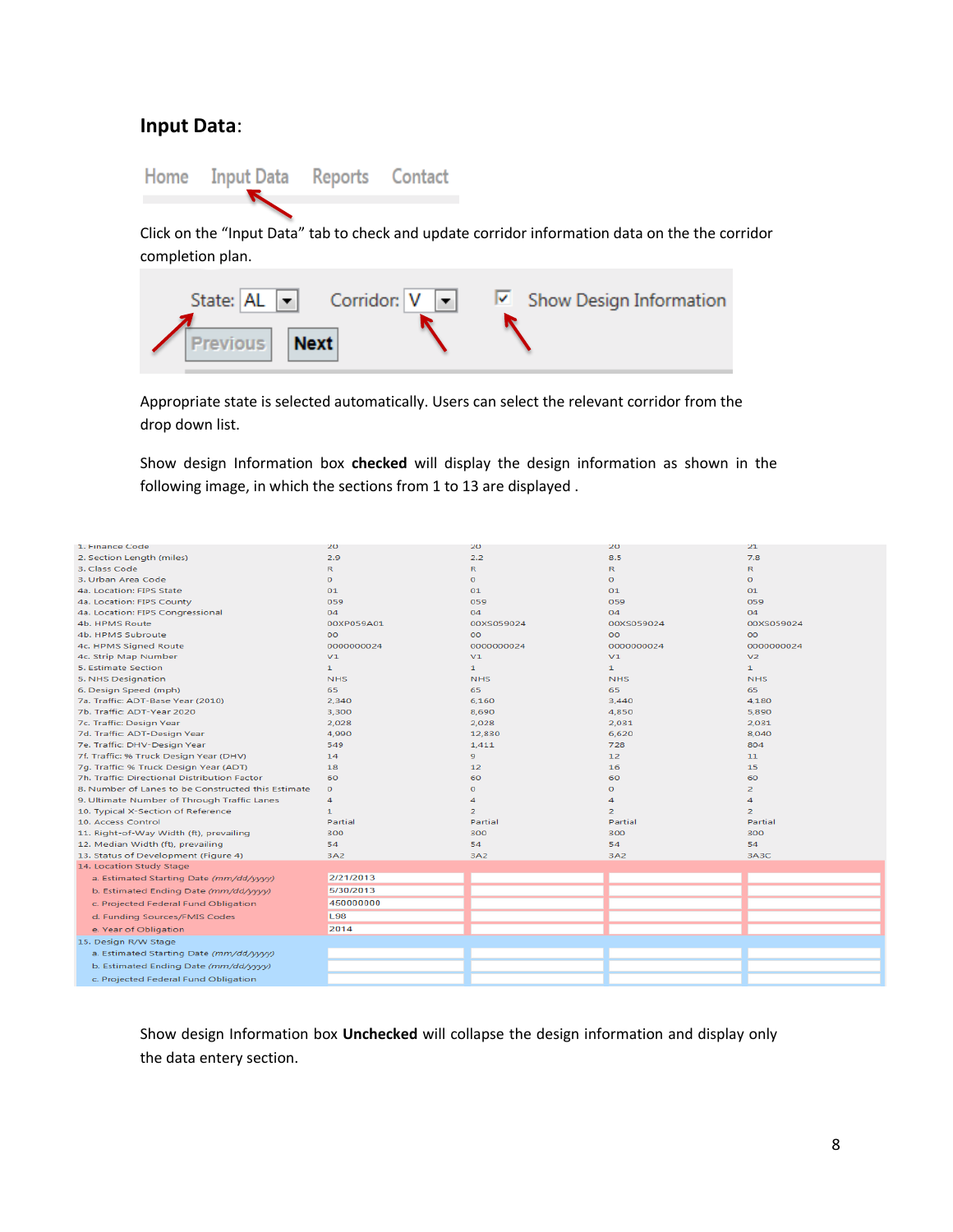| <b>State</b>                                | <b>AL</b>   | <b>AL</b>   | <b>AL</b>    | <b>AL</b>         |
|---------------------------------------------|-------------|-------------|--------------|-------------------|
| Corridor                                    | $\mathbf v$ | $\mathbf v$ | $\mathbf{v}$ | $\mathbf v$       |
| <b>Section ID</b>                           | A 01.0.0    | A 01.1.0    | A 02.0.0     | A 03.0.0          |
| 13. Status of Development (Figure 4)        | 3A2         | 3A2         | 3A2          | 3A <sub>3</sub> C |
| 14. Location Study Stage                    |             |             |              |                   |
| a. Estimated Starting Date (mm/dd/yyyy)     | 2/21/2013   |             |              |                   |
| b. Estimated Ending Date (mm/dd/yyyy)       | 5/30/2013   |             |              |                   |
| c. Projected Federal Fund Obligation        | 450000000   |             |              |                   |
| d. Funding Sources/FMIS Codes               | L98         |             |              |                   |
| e. Year of Obligation                       | 2014        |             |              |                   |
| 15. Design R/W Stage                        |             |             |              |                   |
| a. Estimated Starting Date (mm/dd/yyyy)     |             |             |              |                   |
| b. Estimated Ending Date (mm/dd/yyyy)       |             |             |              |                   |
| c. Projected Federal Fund Obligation        |             |             |              |                   |
| d. Funding Sources/FMIS Codes               |             |             |              |                   |
| e. Year of Obligation                       |             |             |              |                   |
| 16. Stage Construction Stage                |             |             |              |                   |
| a. Estimated Starting Date (mm/dd/yyyy)     |             |             |              |                   |
| b. Estimated Ending Date (mm/dd/yyyy)       |             |             |              |                   |
| c. Federal Fund Obligation                  |             |             |              |                   |
| d. Funding Sources/FMIS Codes               |             |             |              |                   |
| e. Year of Obligation                       |             |             |              |                   |
| 17. Final Construction Stage                |             |             |              |                   |
| a. Estimated Starting Date (mm/dd/yyyy)     |             |             |              |                   |
| b. Estimated Ending Date (mm/dd/yyyy)       |             |             |              |                   |
| c. Projected Federal Fund Obligation        |             |             |              |                   |
| d. Funding Sources/FMIS Codes               |             |             |              |                   |
| e. Year of Obligation                       |             |             |              |                   |
| 18. Total Projected Federal Fund Obligation | 450000000   | $\circ$     | $\circ$      | $\circ$           |
|                                             |             |             |              | <b>Update</b>     |

#### **Data Entry:**

The data can be entered by selecting the appropriate box and manually typing in the data. Field designated for date selection allows users to either add the date from a calendar or input the date manually following this format **MM/DD/YYYY.**

|                          |    |       |                                 |     |       | 2/21/2013 |    |
|--------------------------|----|-------|---------------------------------|-----|-------|-----------|----|
|                          | Þ  |       | February, 2013                  |     |       |           |    |
|                          |    |       | Su Mo Tu We The Frisa           |     |       |           |    |
|                          | 2  | 1     | - 31                            |     | 29 30 | 28        | 27 |
|                          | 9  | 8     | - 7                             | 6   | 5     | 4         | з  |
|                          | 16 | 15    | 14                              | 13. | 12.   | 11        | 10 |
|                          |    | 22 23 | 20 21                           |     |       | 18 19     | 17 |
| <b>Manual Date Entry</b> | 2  |       | 28                              | 27  | 26    | 25        | 24 |
|                          | 9  | 8     |                                 | 6   | 5     | 4         | з  |
| 02/21/2013               |    |       | Today: February 26, 2013        |     |       |           |    |
|                          |    |       | <b>Automatic Date Selection</b> |     |       |           |    |

To update the data entered click the update button on right corner at the very end of the page.

Users can navigate through the different pages using the Next and Previous buttons.

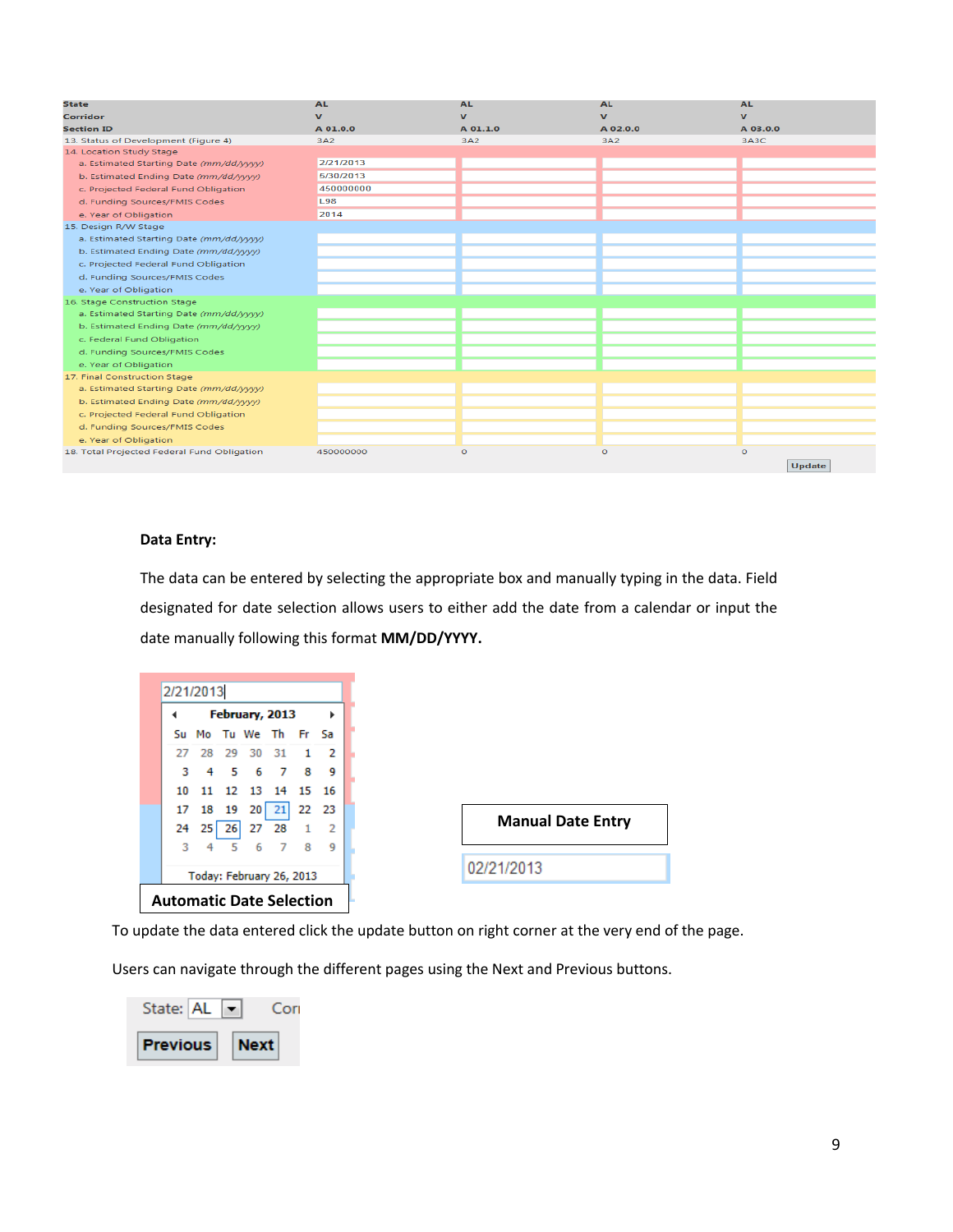**Print Option:** On the top right hand corner there is an option **Printer-Friendly** which helps to print the information on the current page.

In **Internet explorer** it will display the message "Internet Explorer blocked a pop-up from www.edhs.org". Click the "Options for this site" button, which will allow users to choose "Allow Always for this site" in Internet Explorer.

| Inter<br>' oro | Allow once | this site<br><b>INTIOP</b> |  |
|----------------|------------|----------------------------|--|
|                |            |                            |  |

After selecting the "Allow Always for this site" option, click the Retry button in order to display the

webpage again. This will show the preview of the page in a new window with a formatted version of the completion plan to facilitate printing using A4 paper.

|    |        | Windows Internet Explorer |                                                                                                                                                                                                                                                |       |      |        |             |            |     |
|----|--------|---------------------------|------------------------------------------------------------------------------------------------------------------------------------------------------------------------------------------------------------------------------------------------|-------|------|--------|-------------|------------|-----|
|    |        | the webpage again.        | To display the webpage again, the web browser needs to<br>resend the information you've previously submitted.<br>If you were making a purchase, you should click Cancel to<br>avoid a duplicate transaction. Otherwise, click Retry to display |       |      |        |             |            |     |
|    |        |                           |                                                                                                                                                                                                                                                | Retry |      | Cancel |             |            |     |
| In | Google | Chrome,                   | $\overline{\mathbf{L}}$ Pop-up blocked                                                                                                                                                                                                         |       | pops | ın     | the address | bar. Click | the |

Pop-up blocked which will give the option to "Allow pop ups for [www.eadhs.com](http://www.eadhs.com/)". A preview of the page opens in a new window with a formatted version of the completion plan to facilitate printing using A4 paper.

In **Firefox,** the warning message is shown as below stating pop-up is blocked.

Firefox prevented this site from opening a pop-up window.

Click the "options" button to allow the selection of the "Allow pop-ups for [www.eadhs.org](http://www.eadhs.org/)", which will then open the preview page in new window with a formatted version of the completion plan to facilitate printing using A4 paper.

Options

 $\chi$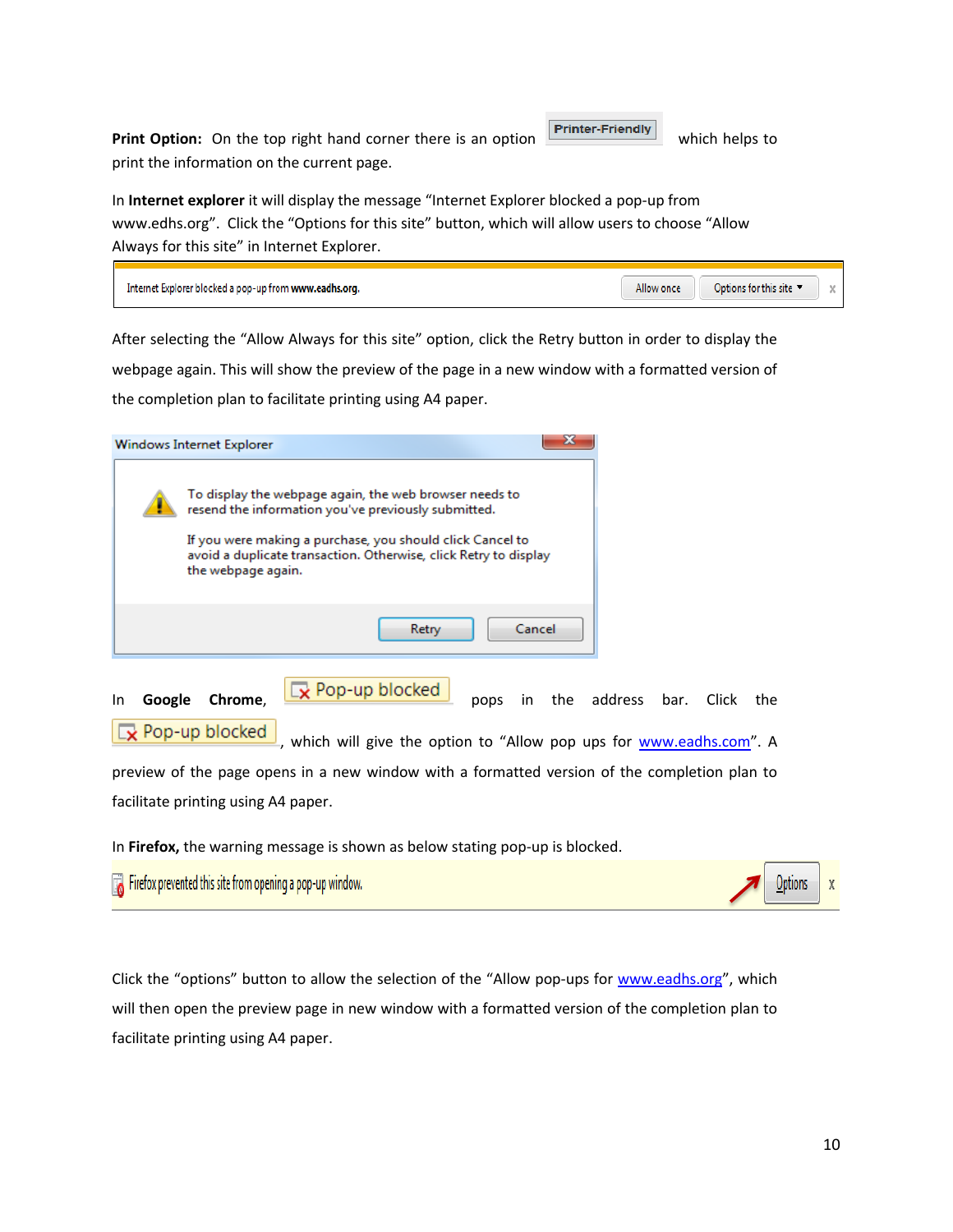#### **ADHS Completion Plan**

| <b>State</b>                                       | <b>AL</b>      | <b>AL</b>      | <b>AL</b>      | <b>AL</b>      |
|----------------------------------------------------|----------------|----------------|----------------|----------------|
| <b>Corridor</b>                                    | $\mathbf v$    | $\mathbf v$    | v              | $\mathbf v$    |
| <b>Section ID</b>                                  | B 07.2.2       | B 07.3.0       | B 09.0.0       | B 11.0.0       |
| 1. Finance Code                                    | 21             | 21             | 21             | 21             |
| 2. Section Length (miles)                          | 2.7            | 0.6            | 6.4            | 2.3            |
| 3. Class Code                                      | U              | U              | R              | R              |
| 3. Urban Area Code                                 | 184            | 184            | $\Omega$       | $\circ$        |
| 4a. Location: FIPS State                           | 01             | 01             | 01             | 01             |
| 4a. Location: FIPS County                          | 089            | 089            | 089            | 071            |
| 4a. Location: FIPS Congressional                   | 05             | 05             | 05             | 05             |
| 4b. HPMS Route                                     | 00XS089002     | 00XS089002     | 00XS089002     | 00XS071002     |
| 4b. HPMS Subroute                                  | 00             | 00             | 00             | 00             |
| 4c. HPMS Signed Route                              | 0000000002     | 0000000002     | 0000000002     | 0000000002     |
| 4c. Strip Map Number                               | V10            | V10            | V10            | V11            |
| 5. Estimate Section                                | $\mathbf{1}$   | $\mathbf{1}$   | $\mathbf{1}$   | $\mathbf{1}$   |
| 5. NHS Designation                                 | <b>NHS</b>     | <b>NHS</b>     | <b>NHS</b>     | <b>NHS</b>     |
| 6. Design Speed (mph)                              | 65             | 65             | 65             | 65             |
| 7a. Traffic: ADT-Base Year (2010)                  | 28,180         | 28,180         | 20,120         | 15,610         |
| 7b. Traffic: ADT-Year 2020                         | 39,730         | 39,730         | 28,370         | 22,010         |
| 7c. Traffic: Design Year                           | 2,036          | 2,022          | 2,025          | 2,000          |
| 7d. Traffic: ADT-Design Year                       | 61,490         | 54,700         | 38,860         | 14,090         |
| 7e. Traffic: DHV-Design Year                       | 6,764          | 6,020          | 4,270          | 1,550          |
| 7f. Traffic: % Truck Design Year (DHV)             | $\overline{7}$ | $\overline{7}$ | 10             | 11             |
| 7g. Traffic: % Truck Design Year (ADT)             | 9              | 9              | 13             | 14             |
| 7h. Traffic: Directional Distribution Factor       | 60             | 60             | 60             | 60             |
| 8. Number of Lanes to be Constructed this Estimate | $\mathbf 0$    | $\bullet$      | $\mathbf 0$    | $\mathbf 0$    |
| 9. Ultimate Number of Through Traffic Lanes        | 4              | 4              | 4              | 4              |
| 10. Typical X-Section of Reference                 | 7              | 7              | $\overline{2}$ | $\overline{2}$ |
| 10. Access Control                                 | Partial        | Partial        | Partial        | Partial        |
| 11. Right-of-Way Width (ft), prevailing            | 150            | 150            | 300            | 209            |
| 12. Median Width (ft), prevailing                  | 30             | 30             | 54             | 54             |
| 13. Status of Development (Figure 4)               | 3A3A           | 3A3A           | 3A3A           | 3A3A           |
| 14. Location Study Stage                           |                |                |                |                |

a. Estimated Starting Date

#### **Note:** Users can print the currently displaying page. To print all pages, navigate through the pages

using the NEXT button, and print them separately.

# **Reports:**